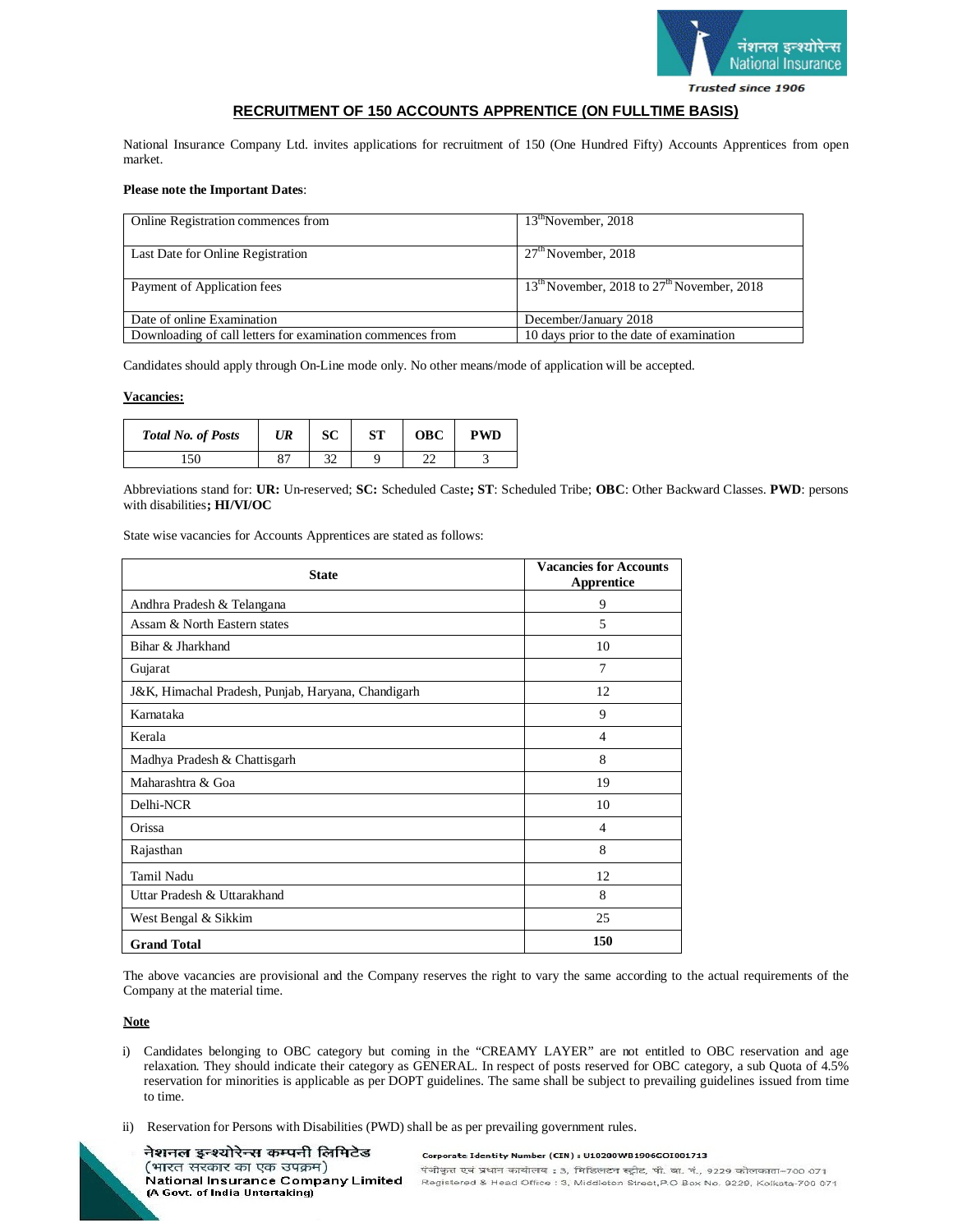

## **Nationality**

A candidate applying for recruitment in the Company must be either:—

- a) a citizen of India, or
- b) a subject of Nepal, or
- c) a subject of Bhutan, or
- d) a Tibetan refugee who came over to India before 1st January, 1962 with the intention of permanently settling in India, or
- e) a person of Indian origin who has migrated from Pakistan, Burma, Sri Lanka, East African countries of Kenya, Uganda, the United Republic of Tanzania, Zambia, Malawi, Zaire, Ethiopia and Vietnam with the intention of permanently settling in India.

Provided that a candidate belonging to categories (b), (c), (d) and (e) shall be a person in whose favour a certificate of eligibility has been issued by the Government of India.

**Please note that the eligibility criteria specified herein are the basic criteria for applying for the post. At the time of interview the Candidates must necessarily produce the relevant documents in original and a self-attested photocopy in support of their identity and eligibility pertaining to category, nationality, age, educational qualifications etc as indicated in the online application form. Please note that no change of application data will be permitted at any stage after completion of registration process of the online application. Merely applying for the post and being shortlisted in the online examination and/ or in the subsequent interview and/ or subsequent processes does not imply that a candidate will necessarily be offered employment in the Company. No request for considering the candidature under any category / post other than the one in which applied will be entertained.** 

## 1**. Service Conditions**

- The service conditions will be applicable as per the conditions laid down in the Board Resolution approving the recruitment of 150 Accounts Apprentice, subject to the relevant rules & regulations under " National Apprentices Act, 1961" and amendments thereon, framed by Central Government in this regard. Selected candidates on appointment may be posted or transferred to any place in India as may be decided by the Company.
- The period of apprenticeship shall be **TWO YEARS (Twenty four months),** which may be extended at the discretion of the Company.
- It shall not be obligatory on the part of the Company to offer any employment to any Apprentice who has completed the period of Apprenticeship in the Company. The Company reserves its rights to decide for absorption of suitable candidates (who have completed the period of Apprenticeship, as per stipulated terms & conditions) as Scale I Officers, based on the requirements of the Company & conditions prevailing at that time.

## 2. **Apprentice Bond**

The selected candidates will be subject to a Bond period of **ONE year** and if the apprentice leaves the service of the Company before 1 year, the bond amount of Rs. 1 lakh only (Rupees One Lakh only) shall be paid by such apprentice to the Company. The recruited Apprentices shall be required to submit an apprentice bond.

## 3. **Emoluments & Benefits**

| 1 <sup>st</sup> Year<br>Rs.25,000/- per month (all inclusive) and Medical Coverage ** | Time Period from the date of appointment | <b>Stipend</b>                                                 |
|---------------------------------------------------------------------------------------|------------------------------------------|----------------------------------------------------------------|
|                                                                                       |                                          |                                                                |
|                                                                                       | $2nd$ Year                               | Rs. 30,000/- per month (all inclusive) and Medical Coverage ** |

**\*\* Re-imbursement of individual Standard Mediclaim Premium will be allowed only for the Policy Sum Insured of Rs.3,00,000/- issued by any PSU General Insurer other than National Insurance Company Limited.**

#### 4. **Educational Qualification (as on 01.11.2018)**

(A Govt. of India Untertaking)

## **Candidate should possess certificate in proof of passing the qualifying examination as on 01.11.2018.**

A candidate must possess the minimum qualification of a Graduate in COMMERCE discipline from a recognized University with at least 60% marks in the degree examination (at least 55% for SC/ST) candidates

**AND**

must have qualified the Intermediate Level of Chartered Accountancy Examination conferred by the Institute of Chartered Accountants of India

**OR**

must have qualified the Intermediate Level of Cost & Management Accountancy Examination conferred by the Institute of Cost Accountants of India (erstwhile ICWAI)

**OR**

must have qualified as MBA (Finance) from a UGC recognized University or Management Institute.

**OR**

must have qualified the Post Graduate degree in Commerce from a UGC recognised university, with at least 60% marks in aggregate for General Candidate and at least 55% marks in aggregate for SC/ST candidate

#### नेशनल इन्श्योरेन्स कम्पनी लिमिटेड Corporate Identity Number (CIN) : U10200WB1906GOI001713 (भारत सरकार का एक उपक्रम) National Insurance Company Limited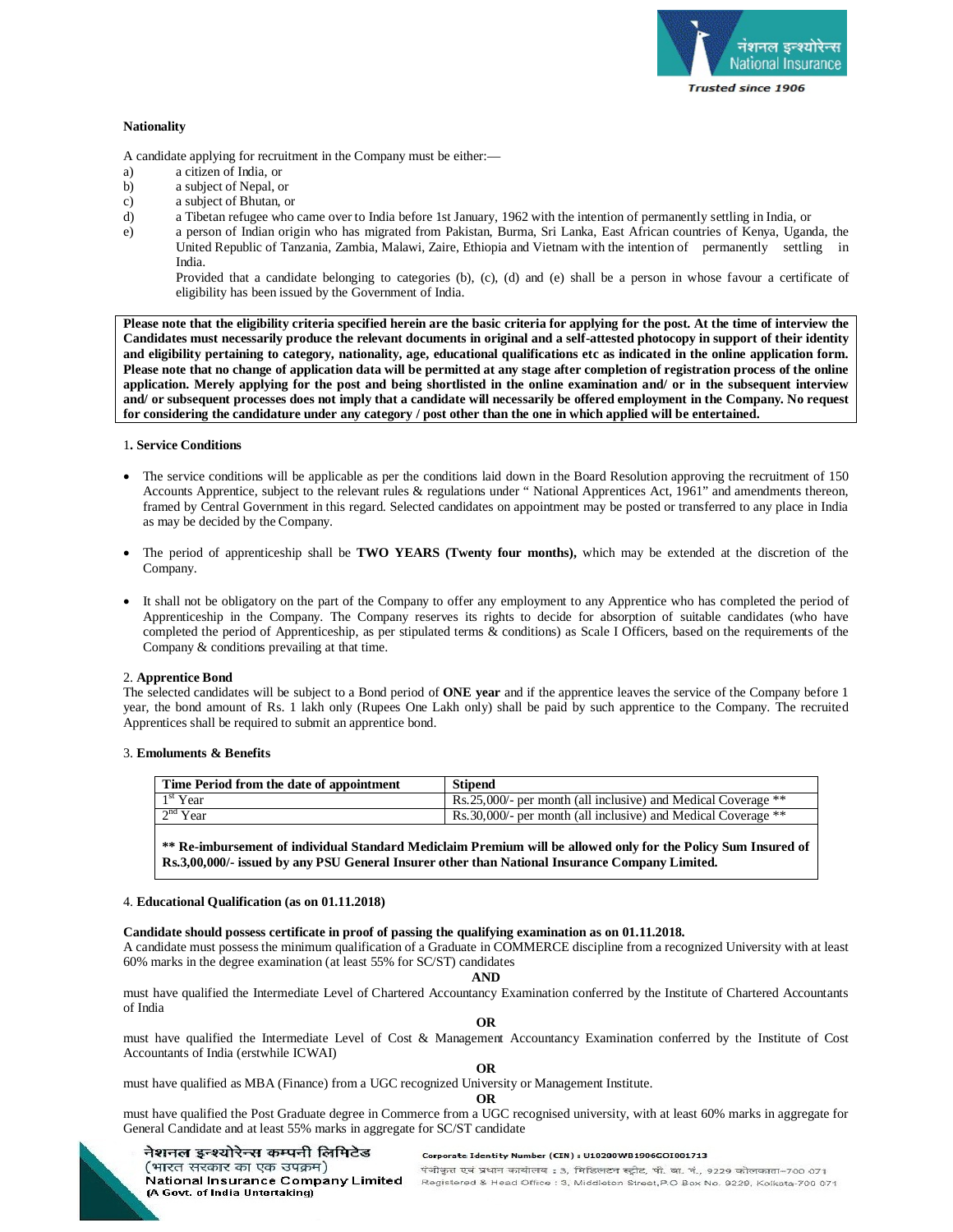

- *Preference : 1. In addition to the fulfilment of the above criteria, preference shall be given to the Candidates who have additionally qualified the Fellowship/Associate/Licentiate Examination of the Insurance Institute of India, in the order of qualified stage of the Insurance Examinations (Highest to Lowest).*
	- *2. In addition to the fulfilment of the above criteria, preference shall be given to Candidates who additionally possess qualifications/Certifications in Information Technology.*

#### **Note :**

- a) Qualification mentioned above should be from any of the recognized Indian Universities duly approved by the UGC or any of the recognized Indian Institutes duly approved by AICTE.
- b) The candidate must possess valid Mark-sheet / Degree Certificate of the necessary qualification as on 01.11.2018.
- c) The percentage marks shall be arrived at by dividing the total marks obtained by the candidate in all the subjects in all semester(s)/year(s) by aggregate maximum marks in all the subjects irrespective of honours/optional/additional optional subject, if any. This will be applicable for those Universities also where Class/Grade is decided on basis of Honours marks only. The fraction of percentage so arrived will be ignored i.e. 59.99% will be treated as less than 60%.
- Where CGPA/OGPA are awarded, the candidate will have to produce a certificate issued by the appropriate authority inter alia stating the norms of the University regarding conversion of grade into percentage and the percentage of marks scored by the candidate in terms of norms.

## 5. **Age as on 01.11.2018**

**Minimum Age**: 21 years **Maximum Age**: 27 years, as on 01.11.2018.

i.e. a candidate must have been born not earlier than 01.11.1991 and not later than 31.10.1997 (both dates inclusive).

Relaxation in upper age limit shall be as follows:

| $\alpha$ <sub>1</sub><br>Ы. | Category                     | Age Relaxation |
|-----------------------------|------------------------------|----------------|
| . .                         | C/CT<br><b>JUJI</b>          | vears          |
| <u>.</u>                    | Other Backward Classes (OBC) | vears          |
| <u>.</u>                    | <b>PWD</b>                   | vears          |

- i. Candidates seeking age relaxation will be required to submit copies of necessary certificate(s) and produce the original certificate(s) for verification at the time of interview and/or any subsequent stage of recruitment process.
- ii. In case of a candidate who is eligible for relaxation under more than one of the above categories, the age relaxation will be available on a cumulative basis subject to the maximum age not exceeding 37 years.

A. PERSONS WITH DISABILITIES: Under Section 33 of the Persons with Disabilities (Equal Opportunities, Protection of Rights and Full Participation) Act 1995 only such persons would be eligible for reservation who suffer from not less than 40% of relevant disability and are certified by a Medical Board appointed by the Central/State Govt. Accordingly, candidates with the following disabilities are eligible to apply:

#### I. **Visually Impaired (VI)**

Blindness refers to condition where a person suffers from any of the following conditions namely (a) Total absence of sight, (b) Visual acuity not exceeding 6/60 or 20/200 (snellen) in the better eye with correcting lenses. (c) Limitation of the field of vision subtending in angle of 20 degrees or worse.

Low vision means a person with impairment of visual functioning even after treatment or standard refractive correction but who uses or is potentially capable of using vision for the planning or execution of a task with appropriate assistive device

## II.**Deaf & Hearing Impaired (HI)**

The deaf are those persons in whom the sense of hearing is non-functional for ordinary purposes of life i.e. total loss of hearing in both ears. They do not hear; understand sounds at all even with amplified speech. Hearing impairment means loss of sixty decibels or more in the better ear in the conversational range of frequencies.

#### III. **Orthopedically Challenged (OC)**

Locomotor Disability means disability of bones, joints or muscles leading to substantial restriction of the movement of the limbs or any form of cerebral palsy.

Cerebral Palsy means a group of non-progressive conditions of person characterized by abnormal motor control posture resulting from brain insult or injuries occurring in the pre-natal, peri-natal or infant period of development.

All the cases of Orthopedically Challenged Persons would be covered under the category of "Locomotor disability or cerebral palsy..

Guidelines for Persons with Disabilities using a Scribe

The visually impaired candidates and candidates whose writing speed is adversely affected permanently for any reason can use their own

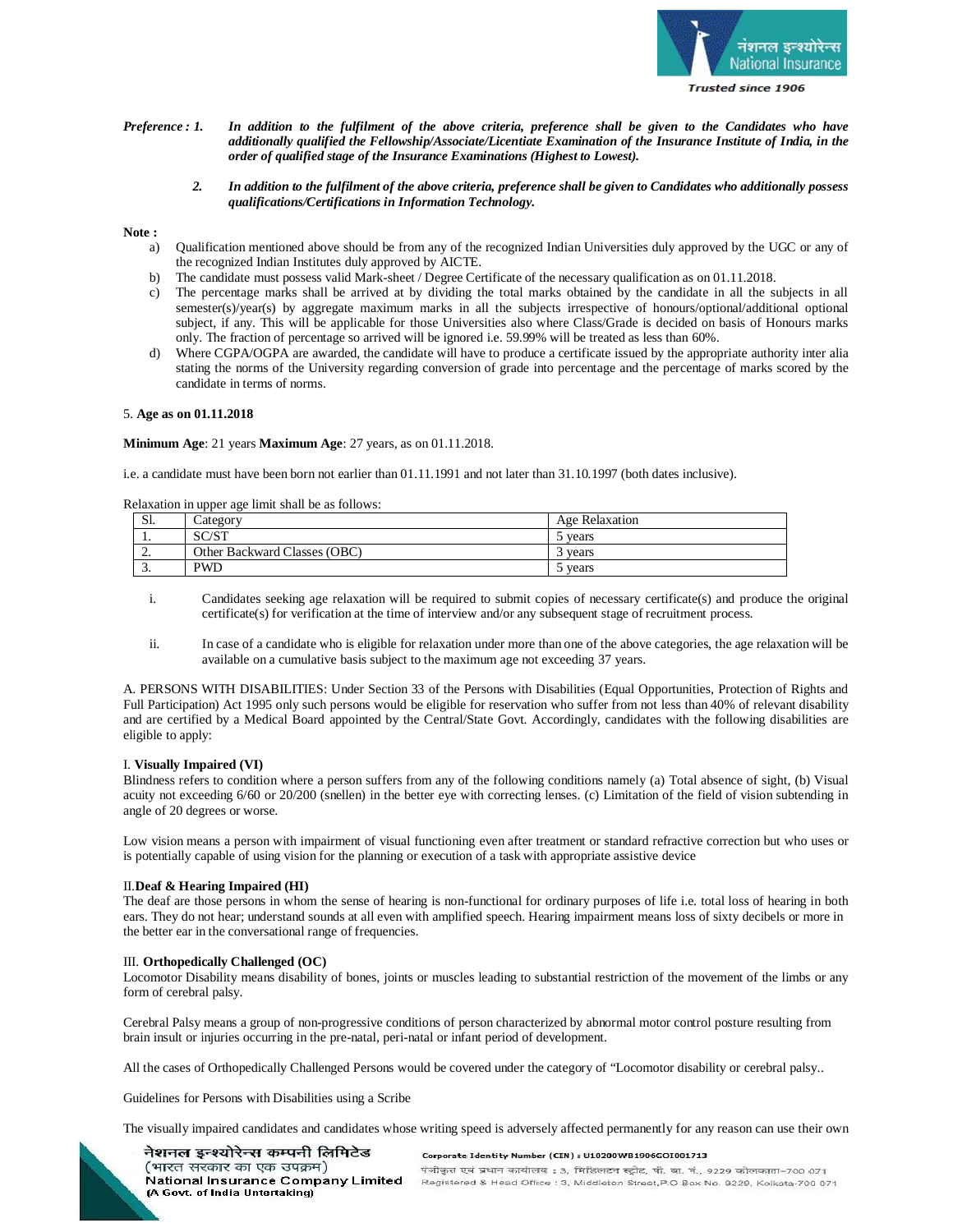

scribe at their cost during the online examination, subject to limits as in (ii) and (iii) below. In all such cases where a scribe is used, the following rules will apply:

- The candidate will have to arrange his/her own scribe at his/her own cost.
- The scribe arranged by the candidate should not be a candidate for the same examination .If violation of the above is detected at any stage of the process, candidature of both the candidate and the scribe will be cancelled. Candidates eligible for and who wish to use the services of a scribe in the examination should invariably carefully indicate the same in the online application form. Any subsequent request may not be favourably entertained.
- A person acting as a scribe for one candidate cannot be a scribe for another candidate.
- The scribe may be from any academic stream. However for Specialist Officers' posts the scribe should be from an academic stream different from that prescribed for the post.
- Both the candidate as well as scribe will have to give a suitable undertaking confirming that the scribe fulfils all the stipulated eligibility criteria for a scribe mentioned above. Further in case it later transpires that he/she did not fulfil any laid down eligibility criteria or suppressed material facts the candidature of the applicant will stand cancelled, irrespective of the result of the online examination.
- Those candidates who use a scribe shall be eligible for compensatory time of 20 minutes for every hour of the examination or as otherwise advised.
- Only candidates registered for compensatory time will be allowed such concessions since compensatory time given to candidates shall be system based, it shall not be possible for the test conducting agency to allow such time if he / she is not registered for the same. Candidates not registered for compensatory time shall not be allowed such concessions.

## **Guidelines for candidates**

#### **With locomotor disability and cerebral palsy**

A compensatory time of twenty minutes per hour or otherwise advised shall be permitted for the candidates with locomotor disability and cerebral palsy where dominant (writing) extremity is affected to the extent of slowing the performance of function (minimum of 40% impairment).

## **Visually Impaired candidates**

• Visually Impaired candidates (who suffer from not less than 40% of disability) may opt to view the contents of the test in magnified font and all such candidates will be eligible for compensatory time of 20 minutes for every hour or otherwise advised of examination. • The facility of viewing the contents of the test in magnifying font will not be available to Visually Impaired candidates who use the services of a Scribe for the examination.

These guidelines are subject to change in terms of GOI guidelines/ clarifications, if any, from time to time.

## **5. Selection Procedure**

A) The selection procedure comprises of the following: Online Examination will consist of Objective Tests for 200 marks. The Objective Test will be online.

| Sl. | <b>Name of Test</b>          | <b>Type of Test</b> | <b>No. Of Questions</b> | <b>Maximum Marks</b> | <b>Medium of Exam</b> | <b>Duration</b>    |
|-----|------------------------------|---------------------|-------------------------|----------------------|-----------------------|--------------------|
| No. |                              |                     |                         |                      |                       |                    |
| 1.  | General Accounting           | Objective           | 50                      | 100                  | Eng/Hindi             |                    |
|     | Principles                   |                     |                         |                      |                       |                    |
| 2.  | English Language             | Objective           | 40                      | 40                   | Eng                   |                    |
| 3.  | <b>Ouantitative Aptitude</b> | Objective           | 20                      | 20                   | Eng/Hindi             | $180 \text{ mins}$ |
|     |                              |                     |                         |                      |                       |                    |
| 4.  | Computer Knowledge           | Objective           | 20                      | 20                   | Eng/Hindi             |                    |
| 5.  | General Awareness &          | Objective           | 20                      | 20                   | Eng/Hindi             |                    |
|     | Reasoning                    |                     |                         |                      |                       |                    |
|     | Total (Aggregate)            |                     |                         | 200                  |                       |                    |

(i) Objective Test : The Objective Test of 3 hours duration consists of 5 sections for total 200 Marks :

Each candidate will be required to obtain a minimum total score (to be decided by the Company according to number of vacancies) in the objective test and qualify for short listing for the Interview.

A candidate may refer to the following Study Materials from the Insurance Institute of India for the subjects mentioned as follows:

#### **General Accounting Principles - IC 46 General Insurance Accounts and Regulation of Investment**

Penalty for Wrong Answers (Applicable to online Examination)

There will be penalty for wrong answers marked in the Objective Tests. Each question for which a wrong answer has been given by the



नेशनल इन्श्योरेन्स कम्पनी लिमिटेड (भारत सरकार का एक उपक्रम)

(A Govt. of India Untertaking)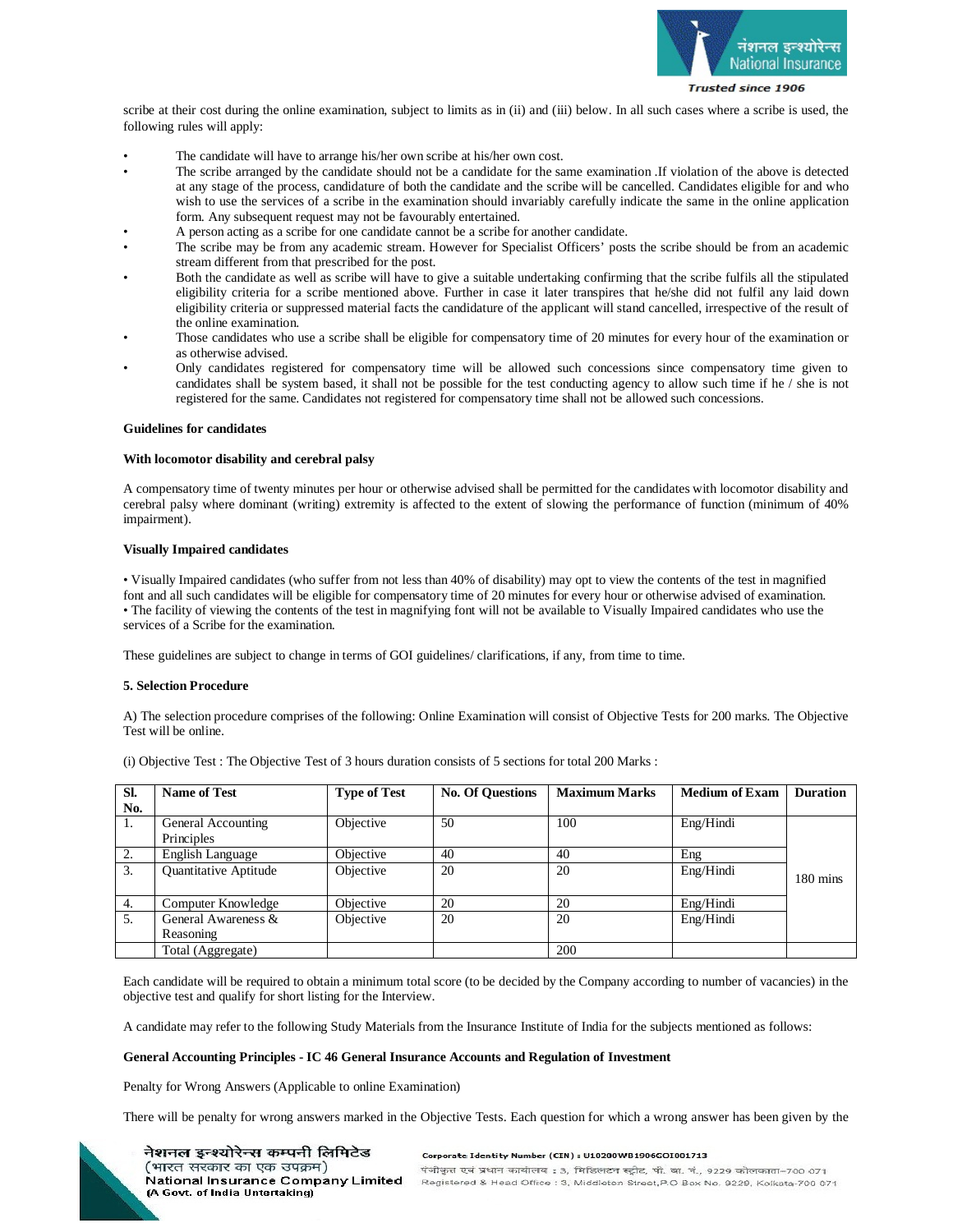

candidate, one-fourth of the marks assigned to that question will be deducted as penalty to arrive at corrected score. If a question is left blank, i.e. no answer is marked by the candidate, there will be no penalty for that question.

The Company reserves the right to modify the structure of the examination which will be intimated through its website.

Candidates will be shortlisted for Interview on the basis of overall marks scored in Online Examination after evaluation as above. **Note:** All the questions will be objective type with alternative choices out of which one will be correct answer. The candidate has to select the correct answer and "mouse click" that alternative which he or she feels correct. There will be penalty for wrong answers marked by the candidates. The objective test except on "English Language" will be bilingual (in English and in Hindi). For each wrong answer marked ¼ of the marks assigned to the question will be deducted as penalty to arrive at the corrected score. If a question is left blank, i.e. no answer is marked by the candidate, there will be no penalty for that question. The alternative/option that is clicked on will be highlighted and will be treated as answered to that question.

#### **Candidates will have to appear for the online examination at their own expenses.**

The Company reserves the right to modify the structure of the examination which will be intimated through its website. Selection would be based on the performance in the on-line test & interview .The final merit list shall be prepared in descending order of the consolidated marks secured by the candidates. Candidates who fall within the number of vacancies in the merit list shall be considered for appointment as accounts apprentice. The selected candidates may be appointed in more than one batch as per the discretion of the Management..

**Please note that candidates will not be permitted to appear for the online examination without the following documents ( All Documents are compulsory) :** 

- **(1) Valid Call Letter for the respective date and session of Examination**
- **(2) Photo-identity proof (as specified below) in original bearing exactly the same name and other information as it appears on the call letter/application form**
- **(3) Photocopy of the above photo-identity proof**
- **(4) E-Aadhar Card**

#### **\*IDENTITY VERIFICATION**

In the examination hall as well as at the time of interview, the call letter along with original and a photocopy of the candidate's currently valid photo identity (bearing exactly the same name as it appears on the call letter) such as PAN Card/ Passport/ Permanent Driving License/ Voter's Card/ Bank Passbook with photograph/ Photo identity proof issued by a Gazzetted Officer on official letterhead along with photograph / Photo identity proof issued by a People's Representative on official letterhead along with photograph / valid recent Identity Card issued by a recognized College/ University/ Aadhar card/ E-Aadhar Card with a photograph/ Employee ID/ Bar Council Identity Card with photograph should be submitted to the invigilator for verification. The candidate's identity will be verified with respect to his/her details on the call letter, in the Attendance List and requisite documents submitted. If identity of the candidate is in doubt the candidate may not be allowed to appear for the Examination.

#### **Ration card is not valid id proof for this process.**

**Note:** Candidates have to produce in original the photo identity proof and submit photocopy of the photo identity proof along with Examination call letter as well as the Interview Call Letter while attending the examination/ interview respectively, without which they will not be allowed to take up the examination/ interview. Candidates must note that the name as appearing on the call letter (provided during the process of registration) should exactly match the name as appearing on the photo identity proof. Female candidates who have changed first/last/middle name post marriage must take special note of this. If there is any mismatch between the name indicated in the Call Letter and Photo Identity Proof the candidate will not be allowed to appear for the examination. In case of candidates who have changed their name, will be allowed only if they produce original Gazette notification / their original marriage certificate / affidavit in original.

CANDIDATES REPORTING LATE i.e. after the reporting time specified on the call letter for Examination will not be permitted to take the examination. The reporting time mentioned on the call letter is prior to the start time of the test. Though the duration of the examination is 150 minutes, candidates may be required to be at the venue for a longer duration for completion of various formalities such as verification and collection of various requisite data/documents, logging in, giving of instructions, etc.

LIST OF DOCUMENTS TO BE PRODUCED AT THE TIME OF INTERVIEW (AS APPLICABLE):

The following documents in original and self attested photocopies in support of the candidate's eligibility and identity are to be invariably submitted at the time of interview failing which the candidate may not be permitted to appear for the interview. Non submission of requisite documents by the candidate at the time of interview will debar his candidature from further participation in the recruitment process.

i) Printout of the valid Interview Call Letter



#### नेशनल इन्श्योरेन्स कम्पनी लिमिटेड (भारत सरकार का एक उपक्रम) National Insurance Company Limited (A Govt. of India Untertaking)

Corporate Identity Number (CIN) : U10200WB1906GOI001713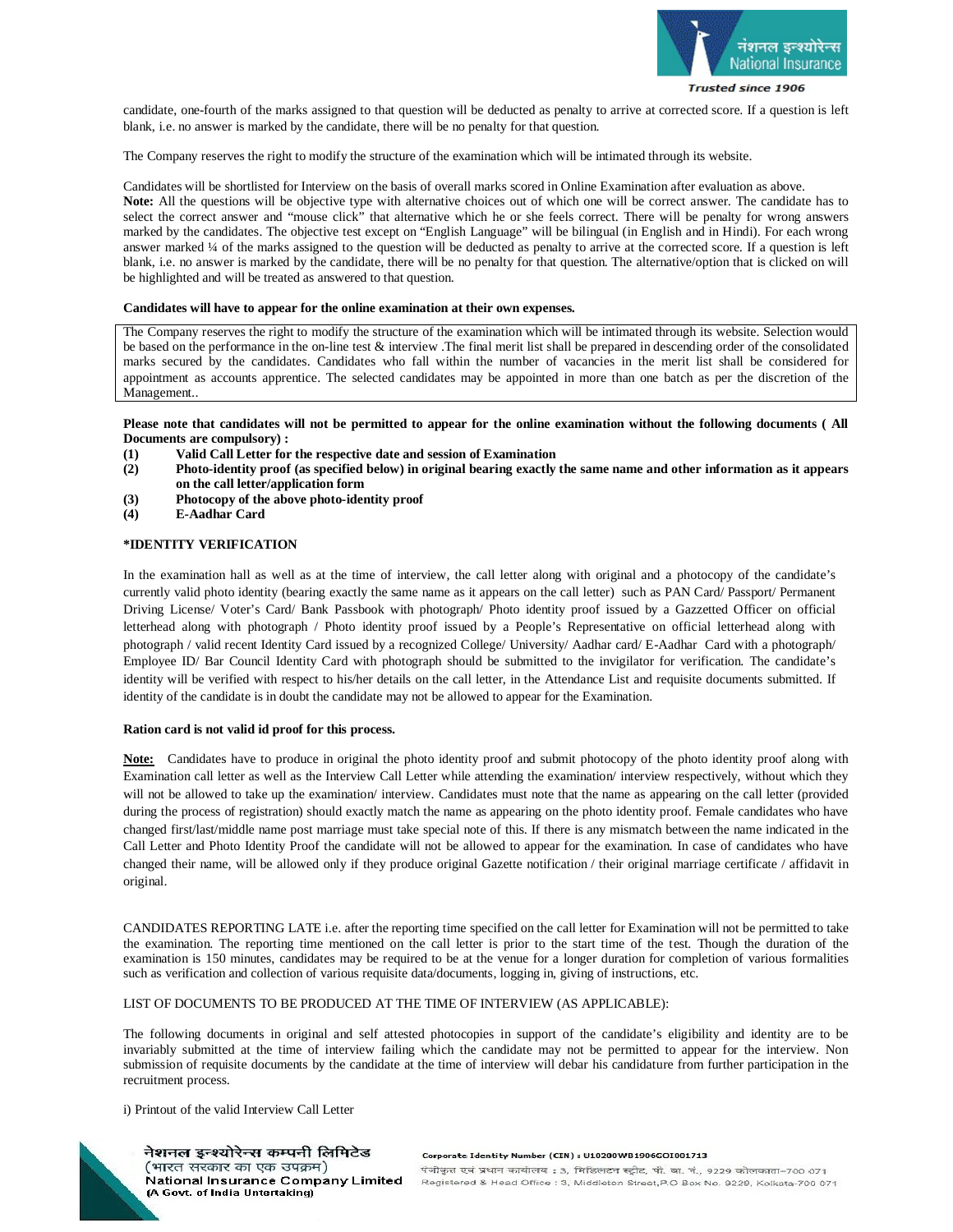

ii) Valid system generated printout of the online application form registered for the online examination.

iii)Proof of Date of Birth (Birth Certificate issued by the Competent Municipal Authorities or SSLC/ Std.X Certificate with DOB)

iv)Photo Identify Proof as indicated in \*IDENTITY VERIFICATION of the advertisement

v) Mark-sheets & certificates for Std X, XII and Graduation or equivalent qualification etc. Proper document from Board / University for having declared the result on or before 27.11.2018 has to be submitted.

vi) Caste Certificate, along with caste validity certificate, issued by the competent authority in the prescribed format as stipulated by Government of India in the case of SC / ST / OBC category candidates.

In case of candidates belonging to OBC category, certificate should specifically contain a clause that the candidate does not belong to creamy layer section excluded from the benefits of reservation for Other Backward Classes in Civil posts & services under Government of India. OBC caste certificate containing the Non-creamy layer clause should be valid as on the date of online registration as given in point no. 13(b). Caste Name mentioned in certificate should tally letter by letter with Central Government list / notification.

Candidates belonging to OBC category but coming under creamy layer and/ or if their caste does not find place in the Central List are not entitled to OBC reservation. They should indicate their category as General in the online application form.

vii) Disability certificate in prescribed format issued by the District Medical Board in case of Persons With Disability category.

If the candidate has used the services of a Scribe at the time of online examination, the duly filled in details of the Scribe in the prescribed format as available in our website.

viii) Experience certificates, if any

ix) Persons falling in categories (b), (c), (d) and (e) of Nationality criteria should produce a certificate of eligibility issued by the Govt. Of India

x) Any other relevant documents in support of eligibility

Note: Candidate will not be allowed to appear for the interview if he/she fails to produce the relevant eligibility documents as mentioned above.

### **FINAL SELECTION:**

The combined final score of candidates shall be arrived at on the basis of scores obtained by the candidates in the online examination(Objective Test) and interview. The weightage (ratio) of online Examination and Interview will be 80:20 respectively. Scores of the candidates failing to secure minimum qualifying scores or otherwise barred from the interview or further process may not be disclosed. A candidate should be sufficiently high in the merit to be shortlisted for subsequent recruitment process, details of which will be made available subsequently on Company's website.

The candidates are advised to satisfy themselves before they apply, that they fulfil requirement as to age and qualification (final result for the qualification must have been published on or before 01.11.2018) and if found ineligible, their candidature will be cancelled at any stage of recruitment process. Appearing in the ONLINE EXAMINATION & INTERVIEW will not automatically confer any right of being selected for the said post.

*By virtue of Section 22(1) of Apprentice Act, 1961 it shall not be obligatory on the part of the Company to offer any employment to any apprentice who has completed the period of his apprenticeship in the company.*

#### **9. Application Fee (Non-Refundable)**

Payable on-line from 13.11.2018 to 27.11.2018 (both dates inclusive)

| <b>SC/ST/PWD</b>                    | Rs. 100/-(Intimation Charges Only)                     |
|-------------------------------------|--------------------------------------------------------|
| All candidates other than SC/ST/PWD | Rs. 600/(Application fee including intimation charges) |

\*The transaction charge, if applicable, is to be borne by the candidate.

Fee/ Intimation charges once paid will NOT be refunded on any account nor can it be held reserve for any other examination or selection.

10. (a) Examination Centres:

- The examination will be conducted online in venues given in the respective call letters.
- No request for change of centre/venue/date/session for Examination shall be entertained.
- Company, however, reserves the right to cancel any of the Examination Centres and/ or add some other Centres, at its discretion, depending upon the response, administrative feasibility, etc.
- Company also reserves the right to allot the candidate to any centre other than the one he/she has opted for.
- Candidate will appear for the examination at an Examination Centre at his/her own risks and expenses and Company will not



#### Corporate Identity Number (CIN) : U10200WB1906GOI001713

(भारत सरकार का एक उपक्रम) National Insurance Company Limited (A Govt. of India Untertaking)

नेशनल इन्श्योरेन्स कम्पनी लिमिटेड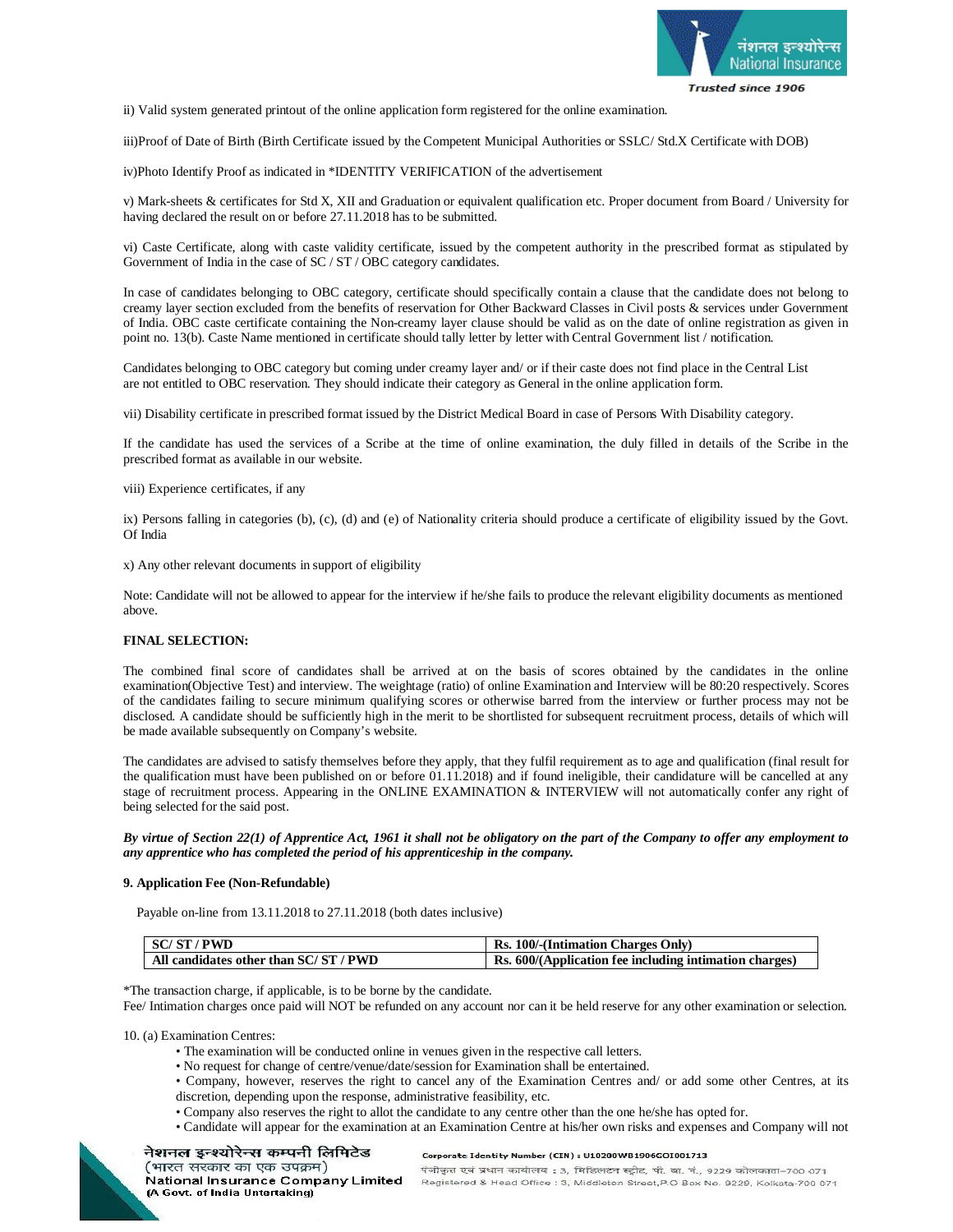

be responsible for any injury or losses etc. of any nature. • Choice of centre once exercised by the candidate will be final.

• Tentative list of centres for Final examination is given below :

# **Examination Centres For Online Examination:**

| SI. No | <b>State</b>             | <b>Centres</b>         |
|--------|--------------------------|------------------------|
| 1      | Andhra Pradesh           | Vijayawada             |
|        |                          | Vishakhapatnam         |
|        |                          | Tirupati, Guntur       |
| 2      | Assam                    | Guwahati               |
|        |                          | Dibrugarh              |
|        |                          | Silchar                |
|        |                          | Jorhat                 |
| 3      | <b>Arunachal Pradesh</b> | Naharlaugn             |
| 4      | <b>Bihar</b>             | Patna                  |
|        |                          | Muzzafarpur            |
|        |                          | Bhagalpur              |
| 5      | Chandigarh               | Chandigarh/Mohali      |
| 6      | Chhattisgarh             | Raipur                 |
|        |                          | <b>Bhilai</b>          |
| 7      | <b>Delhi-NCR</b>         | Delhi-NCR              |
| 8      | Goa                      | Panaji                 |
| 9      | Gujarat                  | Ahmedabad/Gandhi Nagar |
|        |                          | Vadodara               |
|        |                          | Surat                  |
|        |                          | Rajkot                 |
| 10     | Haryana                  | Hissar                 |
|        |                          | Faridabad              |
|        |                          | Gurgaon                |
| 11     | <b>Himachal Pradesh</b>  | Shimla                 |
|        |                          | Hamirpur               |
|        |                          | Mandi                  |
|        |                          | Kangra                 |
| 12     | Jammu & Kashmir          | Srinagar               |
|        |                          | Jammu                  |
|        |                          | Samba                  |
| 13     | <b>Jharkhand</b>         | Ranchi                 |
|        |                          | Jamshedpur             |
| 14     | Karnataka                | Bengaluru              |
|        |                          | Hubli                  |
|        |                          | Mangalore              |
|        |                          | Mysore                 |
|        |                          | Gulbarga               |
| 15     | Kerala                   | Ernakulum/Kochi        |
|        |                          | Kollam                 |
|        |                          | Thrissur               |



नेशनल इन्श्योरेन्स कम्पनी लिमिटेड (भारत सरकार का एक उपक्रम) National Insurance Company Limited<br>(A Govt. of India Untertaking)

#### Corporate Identity Number (CIN) : U10200WB1906GOI001713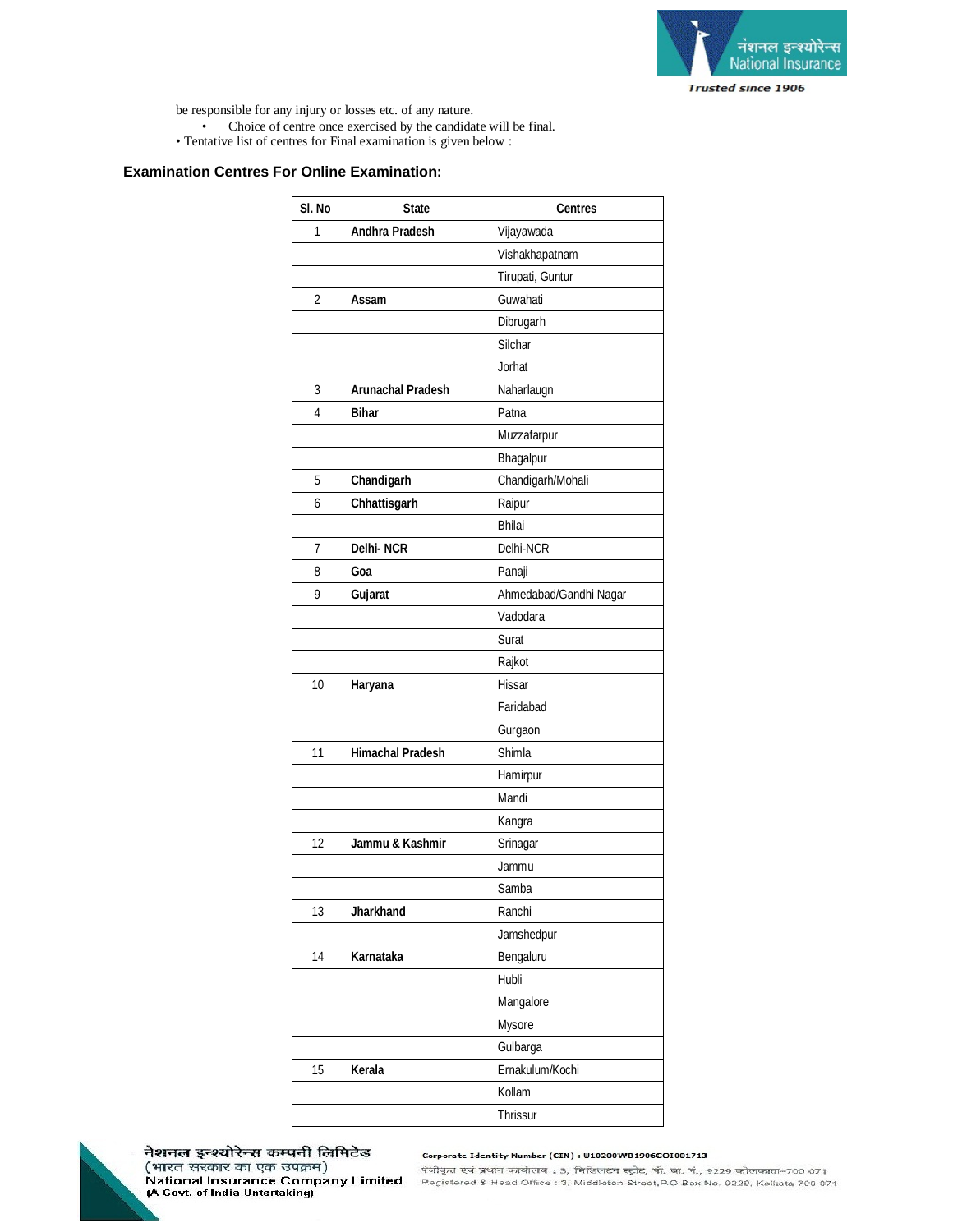

| SI. No | <b>State</b>        | <b>Centres</b>                             |
|--------|---------------------|--------------------------------------------|
| 16     | Madhya Pradesh      | Bhopal                                     |
|        |                     | Indore                                     |
|        |                     | Gwalior                                    |
|        |                     | Jabalpur                                   |
| 17     | <b>Maharashtra</b>  | Mumbai/Navi<br>Mumbai/Thane/Greater Mumbai |
|        |                     | Nagpur                                     |
|        |                     | Pune                                       |
|        |                     | Kolhapur                                   |
|        |                     | Aurangabad                                 |
|        |                     | <b>Nasik</b>                               |
| 18     | <b>Manipur</b>      | Imphal                                     |
| 19     | Meghalaya           | Shillong                                   |
| 20     | <b>Mizoram</b>      | Aizawl                                     |
| 21     | Nagaland            | Kohima                                     |
| 22     | <b>Orissa</b>       | Bhubaneshwar                               |
|        |                     | Cuttack                                    |
|        |                     | Rourkela                                   |
|        |                     | Berhampur                                  |
| 23     | <b>Puduchery</b>    | Puduchery                                  |
| 24     | Punjab              | Patiala, Jalandhar                         |
|        |                     | Ludhiana                                   |
|        |                     | <b>Bhatinda</b>                            |
| 25     | Rajasthan           | Jaipur                                     |
|        |                     | Jodhpur                                    |
|        |                     | <b>Bikaner</b>                             |
| 26     | <b>Sikkim</b>       | Gangtok - Bardang                          |
| 27     | Tamil Nadu          | Chennai - Salem                            |
|        |                     | Coimbatore                                 |
|        |                     | Madurai                                    |
| 28     | Telangana           | Hyderabad/ Rangareddy                      |
|        |                     | Warangal                                   |
| 29     | <b>Tripura</b>      | Agartala                                   |
| 30     | <b>UttarPradesh</b> | Lucknow                                    |
|        |                     | Allahabad                                  |
|        |                     | Kanpur                                     |
|        |                     | Noida/Greater Noida                        |
| 31     | <b>Uttrakhand</b>   | Dehradun                                   |
|        |                     | Roorkee                                    |
|        |                     | Haldwani                                   |
| 32     | <b>West Bengal</b>  | Kolkata/ Greater Kolkata                   |
|        |                     | Siliguri                                   |
|        |                     | Asansol                                    |
| 33     | Andaman & Nicobar   | Port Blair                                 |



नेशनल इन्श्योरेन्स कम्पनी लिमिटेड (भारत सरकार का एक उपक्रम)<br>National Insurance Company Limited<br>(A Govt. of India Untertaking)

Corporate Identity Number (CIN) : U10200WB1906GOI001713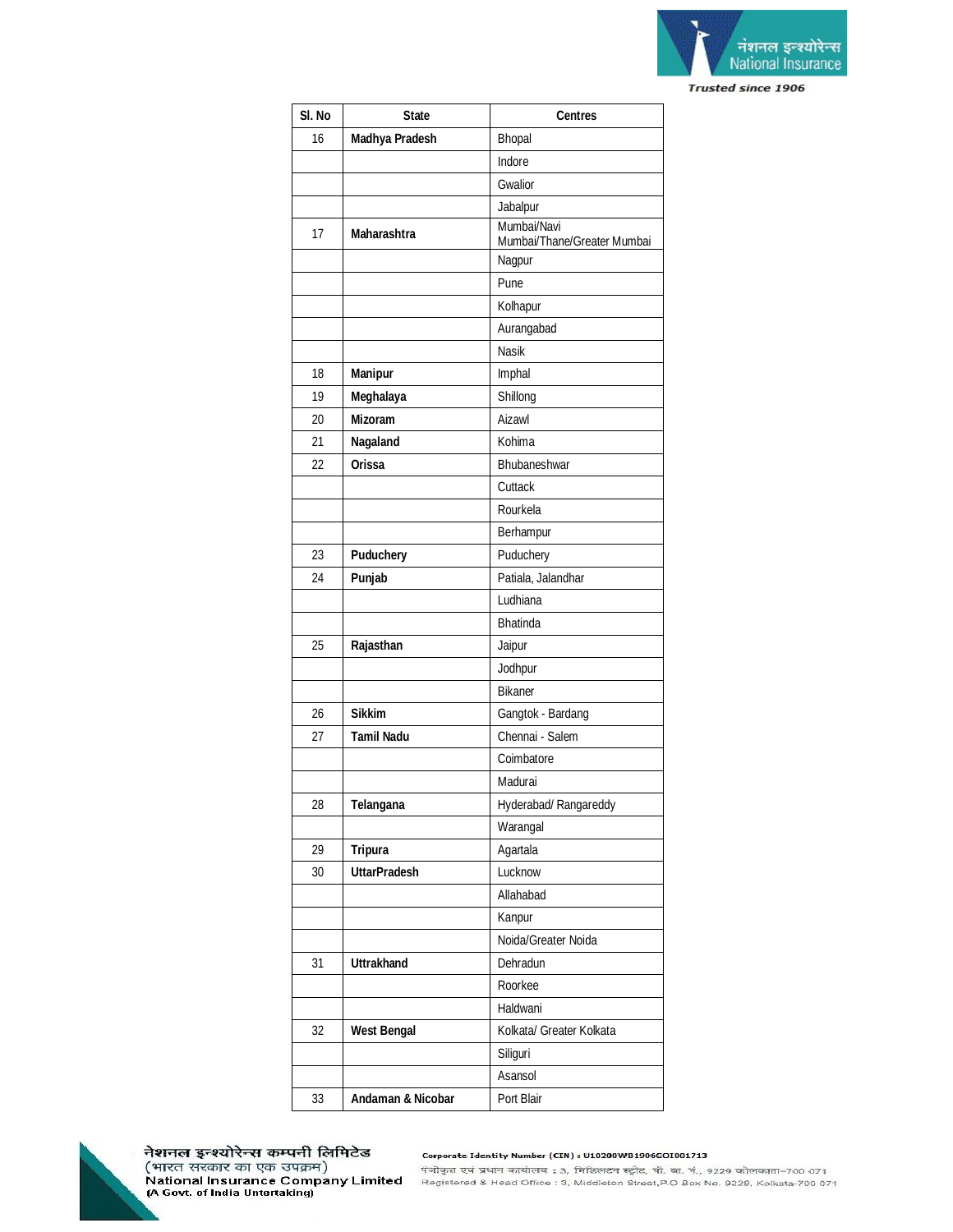

Note: The above mentioned examination centres are provisional, Company reserves the right to add or delete any centres as per requirement.

Centre and dates of Examinations are liable to be changed at the Company's discretion. In the event of cancellation of Examinations at any centre, the Company may at its discretion allot an alternative centre to the candidates concerned. Call letters will be issued for online examination and should be downloaded by the candidates from the link provided in the Company's website i.e. [www.nationalinsuranceindia.com](http://www.nationalinsuranceindia.com) at appropriate time. Candidates will not be admitted to the examinations without the Call Letters.

## **Note:**

If sufficient numbers of candidates do not opt for a particular centre for "Online Examination, Company reserves the right to allot any other adjunct centre to those candidates or if the number of candidates is more than the capacity available for online Exam for a centre, Company reserves the right to allot any other centre to the candidate.

11. HOW TO APPLY Detailed Guidelines/Procedures for:

A. Application Registration

B. Payment of Fees

C. Photograph & Signature Scan and Upload

Candidates can apply online only from 13.11.2018 to 27.11.2018 and no other mode of application will be accepted.

## IMPORTANT POINTS TO BE NOTED BEFORE REGISTRATION

Before applying online, candidates should-

i. Scan their photograph and signature ensuring that both the photograph and signature adhere to the required specifications as given under Guideline for photograph & signature scan and upload.

ii. Have a valid personal email ID and mobile no., which should be kept active till the completion of this Recruitment Process. All official communication will be sent to the registered e-mail id of the candidate. In case a candidate does not have a valid personal e-mail ID, he/she should create his/her new e-mail ID before applying on-line and must maintain the email account and mobile number.

#### A. Application Procedure

1. Candidates to go to the Company's website<http://www.nationalinsuranceindia.com> and click on the option "APPLY ONLINE" which will open a new screen.

2. To register application, choose the tab "Click here for New Registration" and enter Name, Contact details and Email-id. A Provisional Registration Number and Password will be generated by the system and displayed on the screen. Candidate should note down the Provisional Registration Number and Password. An Email & SMS indicating the Provisional Registration number and Password will also be sent.

3. In case the candidate is unable to complete the application form in one go, he / she can save the data already entered by choosing "SAVE AND NEXT" tab. Prior to submission of the online application candidates are advised to use the "SAVE AND NEXT" facility to verify the details in the online application form and modify the same if required. Visually Impaired candidates should fill the application form carefully and verify/ get the details verified to ensure that the same are correct prior to final submission.

4. All the information given by the candidate in the application is treated as final and no correction is allowed after the final submission. Candidates are advised to carefully fill and verify the details in the online application themselves as no change will be possible/ entertained after clicking the FINAL SUBMIT BUTTON.

5. The Name of the candidate and his /her Father/ Husband etc. should be spelt correctly in the application and should be the same as it appears in the Certificates/ Mark sheets as well as on the photo id. Any change/alteration found may disqualify the candidature.

6. Validate your details and Save your application by clicking the 'Validate your details' and 'Save & Next' button.

7. Candidates can proceed to upload Photo & Signature as per the specifications given in the Guidelines for Scanning and Upload of Photograph and Signature detailed under point "C".

8. Candidates can proceed to fill other details of the Application Form.

9. Click on the Preview Tab to preview and verify the entire application form before FINAL SUBMIT.

10.Modify details, if required, and click on 'FINAL SUBMIT' ONLY after verifying and ensuring that the photograph, signature has been uploaded and other details filled by you are correct.

11. Click on 'Payment' Tab and proceed for payment.

12. Click on 'Submit' button.

B. Payment of Fees (Online Mode Only)

1. The application form is integrated with the payment gateway and the payment process can be completed by following the instructions. 2. The payment can be made by using Debit Cards (RuPay/Visa/MasterCard/Maestro), Credit Cards, Internet Banking, IMPS, Cash Cards/ Mobile Wallets.

3. After submitting your payment information in the online application form, PLEASE WAIT FOR THE INTIMATION FROM THE SERVER. DO NOT PRESS BACK OR REFRESH BUTTON IN ORDER TO AVOID DOUBLE CHARGE.

नेशनल इन्श्योरेन्स कम्पनी लिमिटेड (भारत सरकार का एक उपक्रम) National Insurance Company Limited (A Govt. of India Untertaking)

#### Corporate Identity Number (CIN) : U10200WB1906GOI001713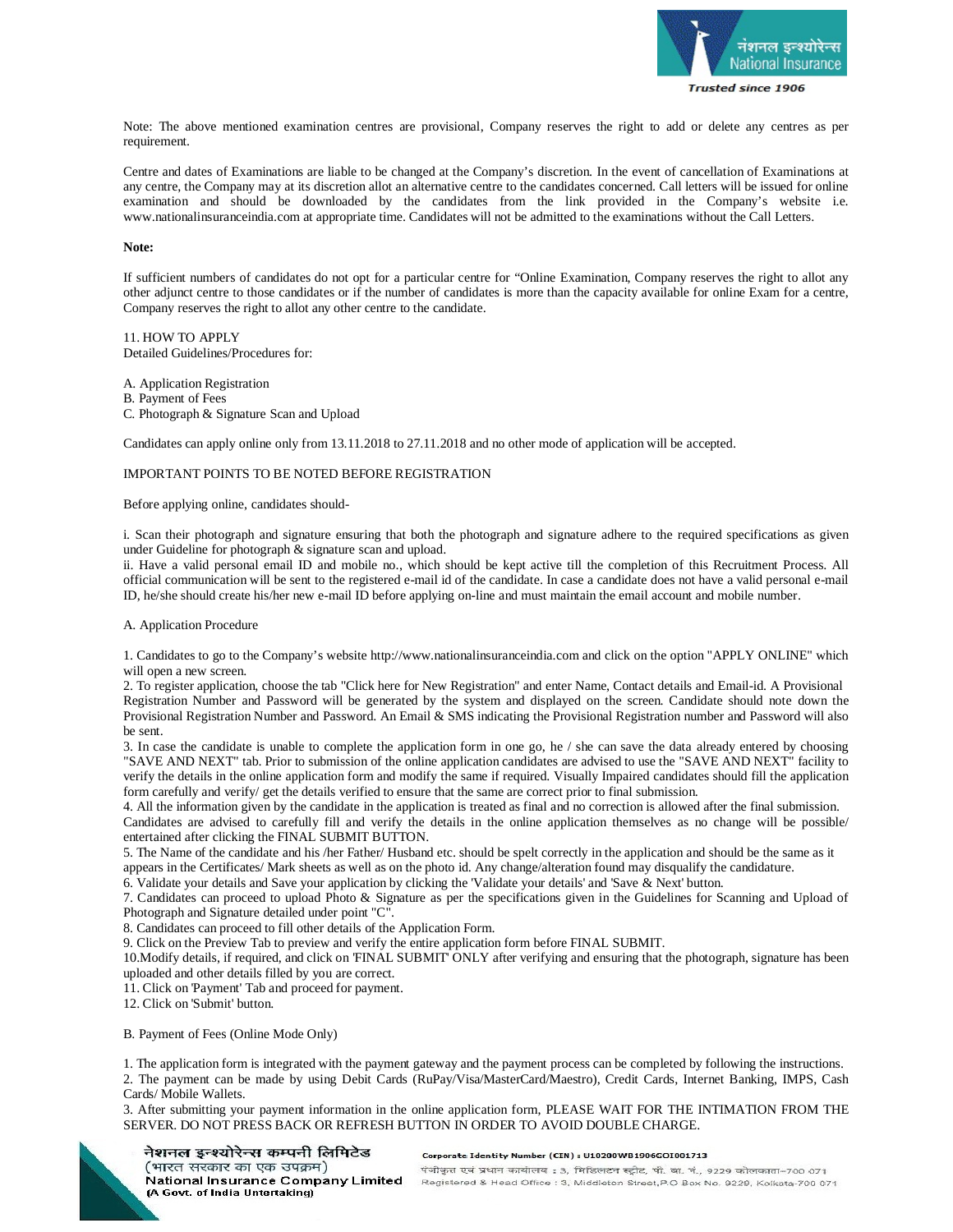

4. On successful completion of the transaction, an e-receipt will be generated.

5. Non-generation of 'E-receipt' indicates PAYMENT FAILURE. On failure of payment, Candidates are advised to login again using their Provisional Registration Number and Password and repeat the process of payment.

6. Candidates are required to take a **printout of the e-receipt and online Application Form containing fee details. Please note that if the same cannot be generated, online transaction may not have been successful.**

7. For Credit Card users: All charges are listed in Indian Rupee. If you use a non-Indian credit card, your bank will convert to your local currency based on prevailing exchange rates.

8. To ensure the security of your data, please close the browser window once your transaction is completed.

9**. There is facility to print application form containing fee details after payment of fees**.

C. Guidelines for Photograph & Signature Scan and Upload

•IN CASE THE FACE IN THE PHOTOGRAPH / SIGNATURE IS UNCLEAR, THE APPLICATION MAY BE REJECTED.

• CANDIDATE MAY EDIT THE APPLICATION AND RE-UPLOAD THE PHOTOGRAPH/ SIGNATURE IN SUCH CASE.

## PHOTOGRAPH IMAGE

• Photograph of the applicant must be a recent passport size colour picture.

• The picture should be in colour, against a light-coloured, preferably white, background. Look straight at the camera with a relaxed face. • If the picture is taken on a sunny day, have the sun behind you, or place yourself in the shade, so that you are not squinting and there are no harsh shadows.

• If you have to use flash, ensure there's no "red-eye".

• If you wear glasses make sure that there are no reflections and your eyes can be clearly seen.

• Caps, hats and dark glasses are not acceptable. Religious headwear is allowed but it must not cover your face. Dimensions 200 x 230 pixels (preferred).

• Size of file should be between 20kb-50kb.

• Ensure that the size of the scanned image is not more than 50KB. If the size of the file is more than 50KB, then adjust the settings of the scanner such as the DPI resolution, no. of colours etc., during the process of scanning.

## SIGNATURE IMAGE

• The applicant has to sign on white paper with Black Ink pen.

- The signature must be signed only by the applicant and not by any other person.
- The Signature will be used to put on the attendance sheet and wherever necessary.

• The Applicant's signature obtained on the call letter and attendance sheet at the time of the examination should match the uploaded signature . In case of mismatch, the candidate may be disqualified.

- Dimensions 140 x 60 pixels (preferred).
- Size of file should be between 10kb —20kb.
- Ensure that the size of the scanned image is not more than 20KB.

## SCANNING THE PHOTOGRAPH & SIGNATURE

• Set the scanner resolution to a minimum of 200 dpi (dots per inch). Set Colour to True Colour

• File Size as specified above.

• Crop the image in the scanner to the edge of the photograph/signature, then use the upload editor to crop the image to the final size (as specified above).

• The image file should be JPG or JPEG format. An example file name is: image01.jpg or image01.jpeg.

• Image dimensions can be checked by listing the folder files or moving the mouse over the file image icon. Candidates using MS Windows/MS Office can easily obtain photo and signature in .jpeg format not exceeding 50KB & 20KB respectively by using MS Paint or MS Office Picture Manager. Scanned photograph and signature in any format can be saved in .jpg format by using 'Save As' option in the File menu and size can be reduced below 50KB (photograph) & 20KB (signature) by using crop and then resize option [Please see point "C. above for the pixel size] in the 'Image' menu. Similar options are available in other photo editors also.

# **Left thumb impression:**

The applicant has to put his left thumb impression on a white paper with black or blue ink.

- The hand written declaration should be of the applicant and not by any other person.
	- File type: jpg / jpeg
	- o Dimensions: 240 x 240 pixels in 200 DPI (Preferred for required quality) i.e 3 cm \* 3 cm (Width \* Height)

o File Size:  $20$  KB –  $50$  KB

## **Hand-written declaration:**

- Hand written declaration content is to be as expected.
- Hand written declaration should not be written in CAPITAL LETTERS.
- The applicant has to write the declaration in English clearly on a white paper with black or blue ink.
- The hand written declaration should be of the applicant and not by any other person.
- Hand written Declaration
	- o File type: jpg / jpeg
	- o Dimensions:800 x 400 pixels in 200 DPI (Preferred for required quality) i.e 10 cm \* 5 cm (Width \* Height)
	- o File Size: 50 KB 100 KB



#### नेशनल इन्श्योरेन्स कम्पनी लिमिटेड (भारत सरकार का एक उपक्रम)

(A Govt. of India Untertaking)

#### Corporate Identity Number (CIN) : U10200WB1906GOI001713

.<br>पंजीकृत एवं प्रधान कार्यालय : 3, मिडिलटन स्ट्रीट, पी. बा. नं., 9229 कोलकाता-700 071 National Insurance Company Limited Registered & Head Office : 3, Middleton Street, P.O Box No. 9229, Kolkata-700 071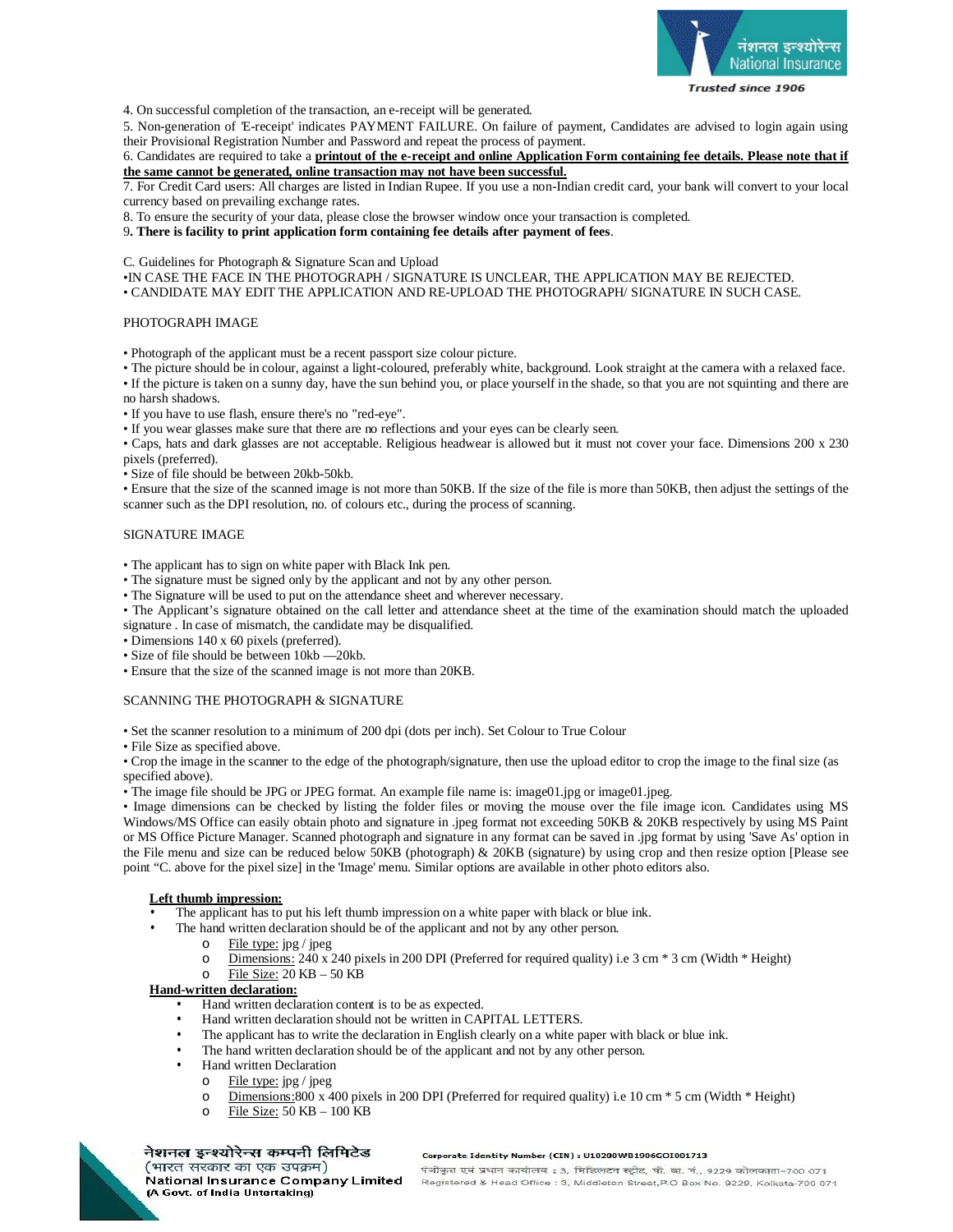

If the file size and format are not as prescribed, an error message will be displayed. While filling in the Online Application Form the candidate will be provided with a link to upload his photograph and signature.

Procedure for Uploading the Photograph and Signature

- There will be two separate links for uploading Photograph and Signature.
- Click on the respective link "Upload Photograph / Signature".
- Browse & Select the location where the Scanned Photo/ Signature file has been saved.
- Select the file by clicking on it.
- Click the 'Upload' button

NOTE: Please note that all the particulars mentioned in the online application including Name of the Candidate, Category, Date of Birth, Address, Mobile Number, Email ID, Centre of Examination, etc. will be considered as final and no change/modifications will be allowed after submission of the online application form. Candidates are hence advised to fill in the online application form with utmost care as no Correspondence regarding change of details will be entertained. The Company will not be responsible for any consequences arising out of furnishing of incorrect and/or incomplete details in the application or omission to provide the required details in the application form.

An online application which is incomplete in any respect such as without proper size photograph and signature uploaded in the online application form/ unsuccessful fee payment will not be considered as valid. Candidates are advised in their own interest to apply on-line much before the closing date and not to wait till the last date for depositing the fee / intimation charges to avoid the possibility of disconnection/ inability/ failure to log on to the website on account of heavy load on internet/website jam. The Company does not assume any responsibility for the candidates not being able to submit their applications within the last date on account of the aforesaid reasons or for any other reason.

## **Please note that the above procedure is the only valid procedure for applying. No other mode of application would be accepted . Incomplete applications would be rejected.**

*Any information submitted by an applicant in his/ her application shall be binding on the candidate personally and he/she shall be liable for prosecution/ civil consequences in case the information/ details furnished by him/ her are found to be false at a later stage.* 

## **Download of Call Letters**

Candidates will have to visit our website <http://www.nationalinsuranceindia.com>for downloading call letters for online test. Intimation for downloading call letter will also be sent through email/SMS. Once the candidate clicks the relevant link, he /she can access the window for call letter download. The candidate is required to use (i) Registration Number/Roll Number, (ii) Password/Date of Birth for downloading the call letter. Candidate needs to affix recent recognizable photograph on the call letter preferably the same as provided during registration and appear at the examination centre with (i) Call Letter (ii) Photo Identity Proof in original as stipulated earlier under Identity Verification and also specified in the call letter and iii) a photocopy of the same Photo Identity Proof as brought in original.

## **12. Action against candidates found guilty of misconduct**

Candidates are advised in their own interest that they should not furnish any particulars that are false, tampered with or fabricated and should not suppress any material information while submitting online application.

At the time of online examination, Interview or in a subsequent selection procedure, if a candidate is (or has been) found guilty of: i) Using unfair means or (ii) impersonating or procuring impersonation by any person or (iii) misbehaving in the examination/interview hall or disclosing, publishing, reproducing, transmitting, storing or facilitating transmission and storage of contents of the test(s) or any information therein in whole or part thereof in any form or by any means, verbal or written , electronically or mechanically for any purpose or (iv) resorting to any irregular or improper means in connection with his/her candidature or (v) obtaining support for his/her candidature by any unfair means or (vi) carrying mobile phones or similar electronic devices of communication in the examination / interview hall , such a candidate may, in addition to rendering himself/herself liable to criminal prosecution, be liable:

a) To be disqualified from the examination for which he/she is a candidate.

- b) To be debarred, either permanently or for a specified period, from any examination conducted by National Insurance Company Ltd.
- c) For termination of service, if he/she has already joined the Company (National Insurance Co Ltd).
- 13. Special Instructions for SC/ST/OBC/PWD

a) Caste Certificate in respect of SC/ST candidates is to be obtained from the following Authorities:

i) District Magistrate / Additional District Magistrate / Collector/Deputy Commissioner/ Deputy Collector/ First Class Stipendiary Magistrate/ Sub-Divisional Magistrate/ Taluka Magistrate/Executive Magistrate/Extra Assistant Commissioner (Not below the rank of First Class Stipendiary Magistrate)

ii) Chief Presidency Magistrate/Additional Chief Presidency Magistrate/Presidency Magistrate

iii) Revenue Officer not below the rank of Tehsildar

iv) Sub-Divisional Officer of the area where the candidate and/or his family normally resides

v) In so far as the Scheduled Tribes communities of Tamil Nadu is concerned, the Certificate given by the Revenue Divisional Officer instead of Tehsildar would only be accepted



## नेशनल इन्श्योरेन्स कम्पनी लिमिटेड (भारत सरकार का एक उपक्रम)

(A Govt. of India Untertaking)

Corporate Identity Number (CIN) : U10200WB1906GOI001713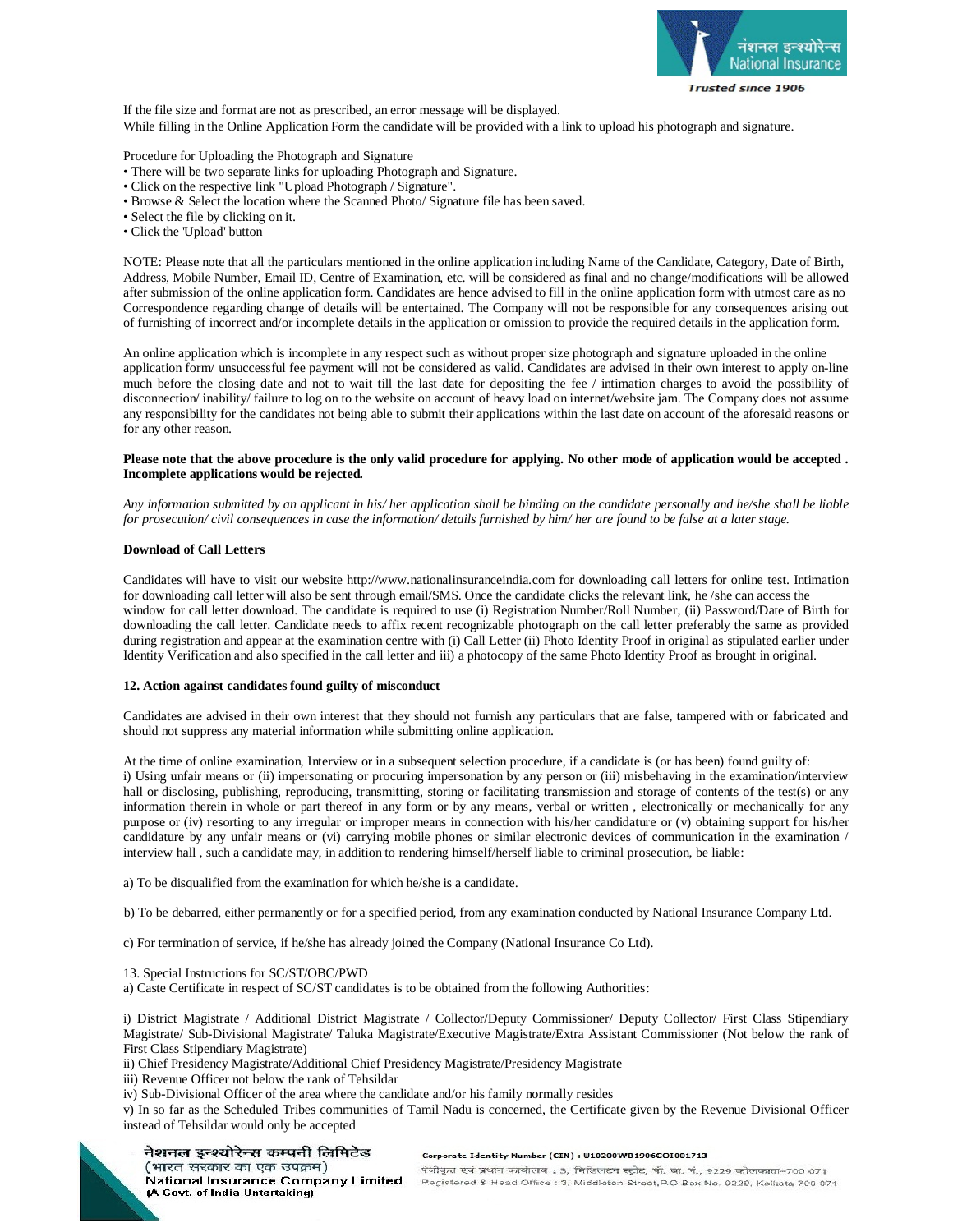

Note: Caste validity certificate in original, from the appropriate authorities of the state/union territory from which the caste certificate was issued along with self attested Photostat copy is to be submitted at the time of interview.

b) Candidates seeking reservation as OBC are required to submit a certificate regarding his/her "OBC Status & Non-Creamy Layer Status" issued by an authority mentioned in DOPT OM No. 36012/22/93-Estt.(SCT) dated 15/11/1993. {Amended vide OM No. 36033/3/2004Estt.(Res.) dated 14/10/2008}. Certificate should contain the "Non Creamy Layer Clause" based on the Income for the financial year ending on 31/03/2018. Such candidates should also submit a declaration in addition to certificate issued by the Competent Authority in the following format:

"I, \_\_\_\_\_\_ son/daughter of Shri \_\_\_\_\_\_ resident of Village/town/city \_\_\_\_\_\_ District \_\_\_\_\_\_\_ State \_\_\_\_\_\_\_ hereby declare that I belong to the \_\_\_\_\_ community which is recognised as a backward class by the Government of In community which is recognised as a backward class by the Government of India for the purpose of reservation in service s as per rules contained in Department of Personnel and Training Office Memorandum No.36012/22/93-Estt.(SCT) dated 08/09/1993" {Amended vide OM No. 36033/3/2004-Estt.(Res.) dated 14/10/2008}. It is also declared that I do not belong to persons/sections (Creamy Layer) mentioned in column 3 of the Schedule to the above referred Office Memorandum dated : 8.9.1993, O.M. No. 36033/3/2004-Estt.(Res.) dated 9th March, 2004 and O.M. No. 36033/3/2004-Estt.(Res.) dated 14th October, 2008."

c) For Persons with Disabilities: Authorised certifying authority will be the Medical Board at the District level consisting of Chief Medical Officer, Sub-Divisional Medical Officer in the District and an Orthopedic / Ophthalmic / ENT Surgeon.

d) Please refer to Annexure for the prescribed formats of (SC, ST, OBC, PWD, EX-Servicemen) certificates to be submitted at the time of interview etc. Candidates belonging to these categories are required to produce the certificates strictly in these formats only.

#### 14. General Information

a) The possibility for occurrences of some problem(s) in administration of the examination cannot be ruled out completely which may impact test delivery and/or result from being generated. In that event, every effort will be made to rectify the problem, which may include shifting the candidates to the other centres or conducting another examination if considered necessary. Decision of the Company in this regard shall be final. Candidates not willing to accept such change shall lose their candidature for this exam.

b) Decision of the Company in all matters relating to recruitment will be final and binding on the candidates. No correspondence or personal enquiries shall be entertained in this regard.

c) If the examination is held in more than one session, the scores across various sessions will be equated to adjust for slight differences in difficulty level of different test batteries used across sessions. More than one session are required if the nodes capacity is less or some technical disruption takes place at any centre or for any candidate.

d)The responses (answers) of individual candidates will be analyzed & compared with those of other candidates to detect patterns of similarity of right and wrong answers. If in the analytical procedure adopted in this regard , it is inferred/ concluded that the responses have been shared and scores obtained are not genuine/ valid, the Company reserves the right to cancel the candidature of the concerned candidates and the result of such candidates (disqualified) will be withheld.

e) Instances of providing incorrect information and/or process violation by a candidate detected at any stage of the selection process will lead to disqualification of the candidate from the selection process and he/she will not be allowed to appear in any NIC (National Insurance Company Ltd.) recruitment process in the future. If such instances go undetected during the current selection process but are detected subsequently, such disqualification will take place with retrospective effect.

f) While applying on-line for the post, the applicant should ensure that he/she fulfils the eligibility and other norms mentioned above as on the specified dates and that the particulars furnished by him/her are correct in all respects. In case it is detected at any stage of recruitment that a candidate does not fulfil the eligibility norms and/or that he/she has furnished any incorrect/false information or has suppressed any material facts, his/her candidature will stand cancelled. If any of these shortcomings is/ are detected even after appointment, his/her services are liable to be terminated.

g) Candidates are advised in their own interest to apply online much before the closing date and not to wait till the last date to avoid the possibility of disconnection/inability/failure to log on to the website on account of heavy load on internet or website jam.

h) Company does not assume any responsibility for the candidates not being able to submit their applications within the last date on account of any reason whatsoever.

i) Applicants are advised to register online themselves and to keep their e-mail id and mobile number active during the entire recruitment exercise. The candidates should give their active mobile number in the application form for SMS service from the company.

j) The selection of the candidates will be on the basis of Online Tests & Interview. The Company reserves the right to hold any other test wherever deemed necessary as well as the right to add, delete or allot any centre at its discretion.

k) Admission to Online Test will be purely provisional without verification of age / qualification / category (SC/ST/OBC/PWD etc.) etc. of the candidates with reference to documents.

l) Documents relating to Age/Qualification/Category etc. will have to be submitted at the time of Interview by the candidates called for Interview. Caste certificate accompanied with caste validity certificate must be submitted by candidates seeking reservation as SC/ST/OBC in the prescribed proforma from the competent authority indicating clearly the candidate's caste, the Act/Order under which the caste is recognised as SC/ST/OBC and the village/town the candidate is originally a resident of.

m) At any stage if falsification of caste certificate is noticed, the candidature will stand cancelled automatically.



नेशनल इन्श्योरेन्स कम्पनी लिमिटेड (भारत सरकार का एक उपक्रम) National Insurance Company Limited (A Govt. of India Untertaking)

Corporate Identity Number (CIN) : U10200WB1906GOI001713